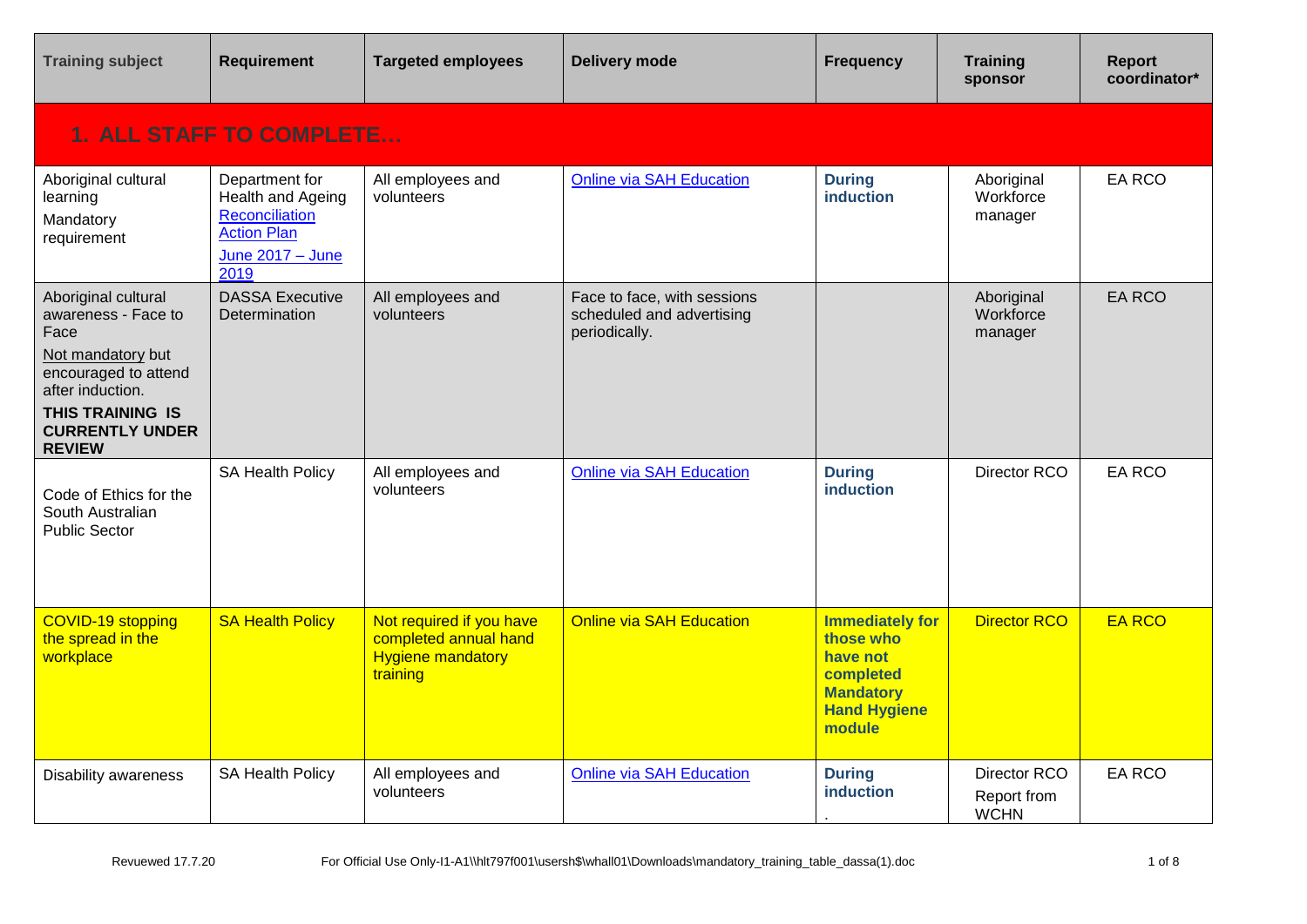| <b>Training subject</b>                                                                                                        | <b>Requirement</b>                                                                                                      | <b>Targeted employees</b>                                                                                                 | <b>Delivery mode</b>                                                                          | <b>Frequency</b>                                                                                            | <b>Training</b><br>sponsor               | Report<br>coordinator*                |
|--------------------------------------------------------------------------------------------------------------------------------|-------------------------------------------------------------------------------------------------------------------------|---------------------------------------------------------------------------------------------------------------------------|-----------------------------------------------------------------------------------------------|-------------------------------------------------------------------------------------------------------------|------------------------------------------|---------------------------------------|
| Emergency and fire<br>safety                                                                                                   | <b>Work Health and</b><br>Safety Act 2012<br>and SA Legislation                                                         | All employees and<br>volunteers                                                                                           | <b>Online via SAH Education</b>                                                               | <b>During</b><br><b>induction</b><br>Then annually.                                                         | <b>Business</b><br>services              | <b>Business</b><br>services<br>EA RCO |
| Hand hygiene                                                                                                                   | <b>SA Health Policy</b><br><b>Directive</b><br><b>SA Health Clinical</b><br><b>Guideline</b><br><b>NSQHS Standard 3</b> | All employees and<br>volunteers                                                                                           | <b>Online via SAH Education</b><br><b>Allied Health</b><br>Medical<br>Non-clinical<br>Nursing | <b>All staff During</b><br><b>induction</b><br><b>Then Annually</b><br>for all staff                        | <b>IC Consultant</b>                     | EA RCO                                |
| <b>Inclusive Communities</b><br><b>Benefit Everyone</b>                                                                        | <b>DASSA Executive</b><br><b>Group Directive</b>                                                                        | All employees                                                                                                             | <b>Online via SAH Education</b>                                                               | <b>During</b><br><b>induction</b>                                                                           | Director RCO                             | EA RCO                                |
| Information asset<br>classification                                                                                            | SA Health Policy<br><b>Directive</b>                                                                                    | All employees                                                                                                             | <b>Online via SAH Education</b>                                                               | <b>During</b><br><b>induction</b>                                                                           | <b>Business</b><br>Services              | EA RCO                                |
| Information sharing<br>guidelines for<br>promoting wellbeing<br>for service providers<br>and supervisors<br>(second part only) | SA Health Policy<br><b>Directive</b>                                                                                    | All employees                                                                                                             | <b>Online via SAH Education</b>                                                               | <b>During</b><br><b>induction</b>                                                                           | SQ&RM<br>consultant                      | EA RCO                                |
| Manual tasks at work                                                                                                           | SA Health Policy<br><b>Directive</b>                                                                                    | Theory<br>All employees & volunteers<br>Practical<br>Face to face Withdrawal<br>Services and or as<br>directed by manager | <b>Online via SAH Education</b>                                                               | <b>During</b><br><b>induction</b><br>Face to Face for<br>high risk areas<br>Then every two<br>years for WS. | Manager<br>Withdrawal<br><b>Services</b> | EA RCO                                |
| Partnering with<br>consumers and the<br>community (Consumer<br>centred care)                                                   | <b>SA Health Directive</b>                                                                                              | All staff                                                                                                                 | <b>Online via SAH Education</b>                                                               | <b>During</b><br>induction                                                                                  | <b>CPP</b><br>Coordinator                | <b>EA RCO</b>                         |
| Community<br>partnerships program                                                                                              | <b>SA Health</b><br><b>Framework for</b><br><b>Partnering with</b>                                                      | All staff                                                                                                                 | Face to face<br>email                                                                         | Within six<br>months of<br>employment.                                                                      | <b>CPP</b><br>coordinator                | EA RCO                                |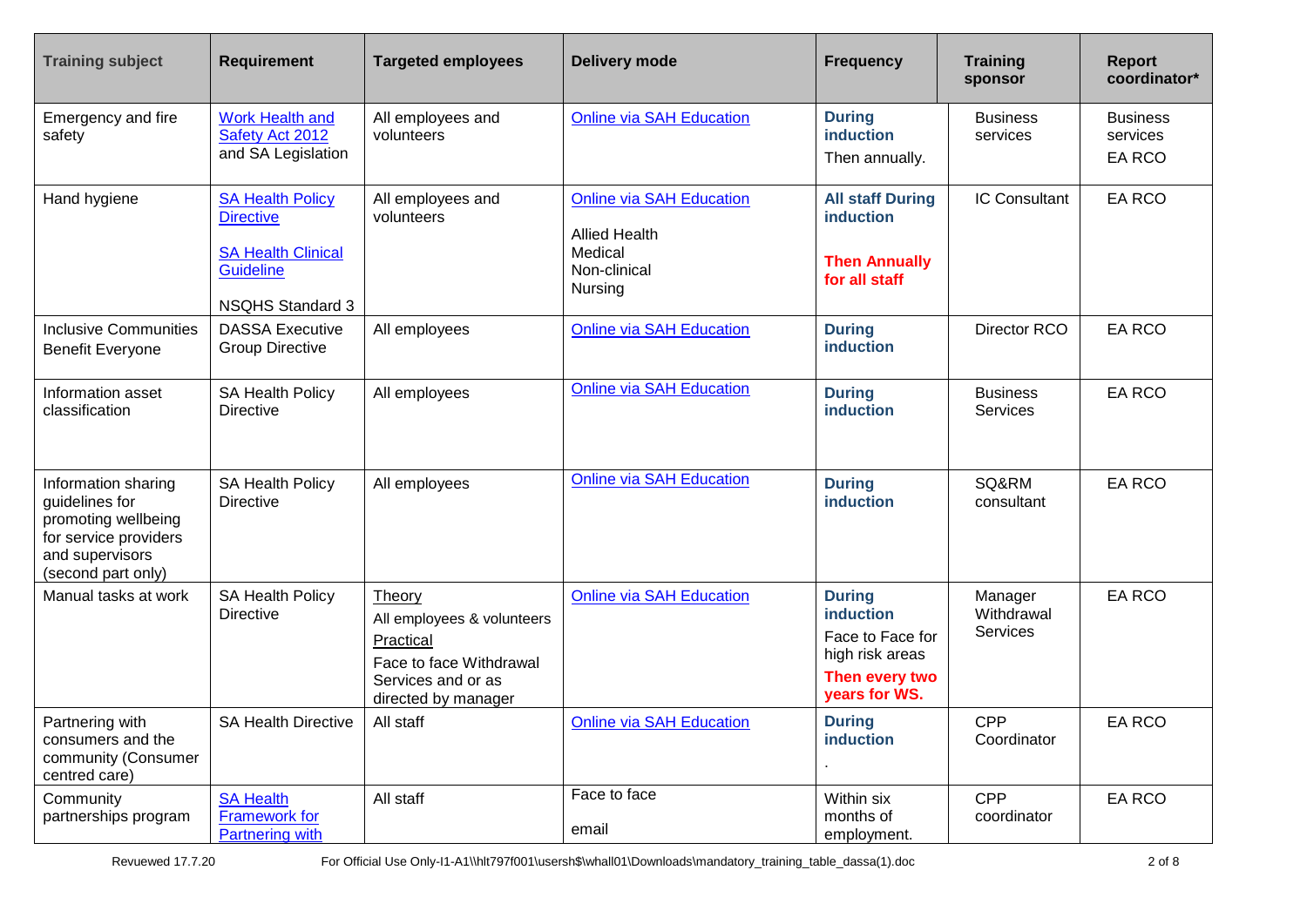| <b>Training subject</b>                                                                                                                                                                    | <b>Requirement</b>                                                                                 | <b>Targeted employees</b>                                                                         | <b>Delivery mode</b>                                                                                                            | <b>Frequency</b>                                                                                                                                                                                    | <b>Training</b><br>sponsor  | <b>Report</b><br>coordinator* |
|--------------------------------------------------------------------------------------------------------------------------------------------------------------------------------------------|----------------------------------------------------------------------------------------------------|---------------------------------------------------------------------------------------------------|---------------------------------------------------------------------------------------------------------------------------------|-----------------------------------------------------------------------------------------------------------------------------------------------------------------------------------------------------|-----------------------------|-------------------------------|
|                                                                                                                                                                                            | <b>Consumers and the</b><br>Community<br><b>NSQHS Standard 2</b><br>- Partnering with<br>consumers |                                                                                                   | dassacpp@health.sa.gov.au                                                                                                       |                                                                                                                                                                                                     |                             |                               |
| Patient Incident<br>Management and<br>Open Disclosure                                                                                                                                      | <b>SA Health Directive</b>                                                                         | All staff                                                                                         | <b>Online via SAH Education</b>                                                                                                 | <b>During</b><br><b>induction</b>                                                                                                                                                                   | Director RCO                | <b>EA RCO</b>                 |
| <b>STAGE1-ONLINE</b><br>Prevention and de-<br>escalation of<br>challenging behaviours                                                                                                      | <b>SA Health Directive</b>                                                                         | All staff                                                                                         | <b>Online via SAH Education</b><br>Stage 1 (at induction).                                                                      | <b>During</b><br>induction                                                                                                                                                                          | Director RCO                | <b>EA RCO</b>                 |
| <b>STAGE 2 - FACE 2</b><br><b>FACE</b><br><b>MAPA: Management</b><br>of Actual and Potential<br>Aggression<br>(stage 2 of Prevention<br>and de-escalation of<br>challenging<br>behaviours) | <b>SA Health Directive</b><br><b>DASSA</b>                                                         | <b>Clinical and front line</b><br>administrative staff<br>working within Clinical<br><b>Areas</b> | Stage 2<br>The MAPA face to face training.                                                                                      | <b>Full day training</b><br>- after induction<br>if not completed<br>previously<br><b>Half day</b><br>refresher for<br>those who have<br>completed the 1<br>day MAPA<br>training (every 2<br>years) |                             |                               |
| Risk management                                                                                                                                                                            | <b>SA Health Risk</b><br><b>Management Policy</b>                                                  | All managers (staff<br>encouraged to undertake)                                                   | <b>Online via SAH Education</b>                                                                                                 | <b>During</b><br><b>induction</b>                                                                                                                                                                   | SQ&RM<br>consultant         | <b>EA RCO</b>                 |
| <b>SA Health Records</b><br>management                                                                                                                                                     | <b>DASSA</b>                                                                                       | All staff                                                                                         | <b>Online via SAH Education</b>                                                                                                 | <b>During</b><br><b>induction</b>                                                                                                                                                                   | <b>Business</b><br>services | EA RCO                        |
| WHS basics for<br>workers                                                                                                                                                                  | <b>Work Health and</b><br>Safety Act 2012<br>and SA Legislation                                    | All employees and<br>volunteers                                                                   | <b>Online via SAH Education</b><br>Included in the Induction and<br>orientation documentation<br>process checklist with Manager | <b>During</b><br><b>induction</b>                                                                                                                                                                   | Filio Vogiatzis             | EA RCO                        |
| White Ribbon Training                                                                                                                                                                      | <b>SA Health Directive</b>                                                                         | All employees and<br>volunteers                                                                   | <b>Online via SAH Education</b>                                                                                                 | <b>During</b><br><b>induction</b>                                                                                                                                                                   | Director RCO                | <b>EA RCO</b>                 |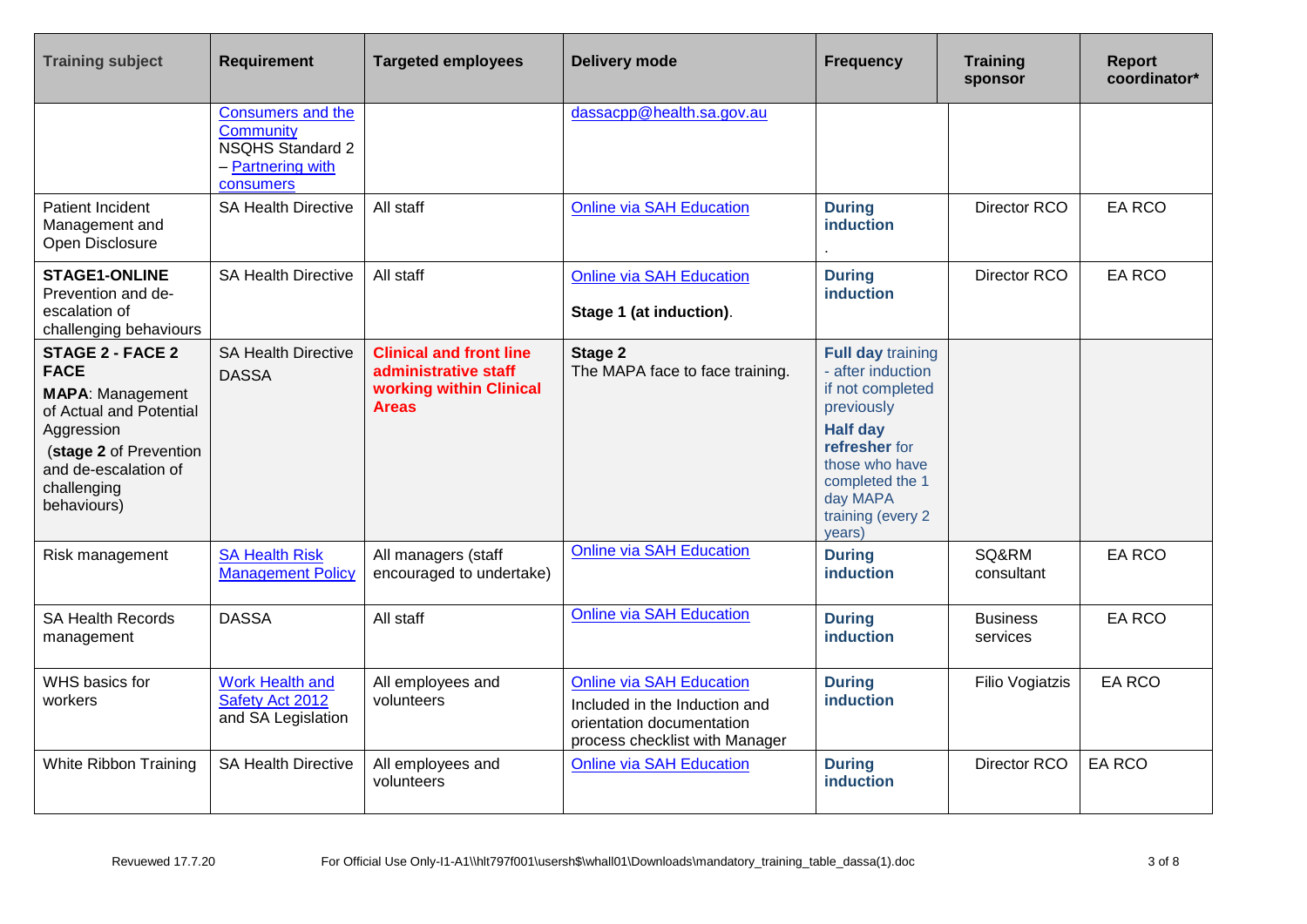| <b>Training subject</b>                                                           | <b>Requirement</b>                                                                                                                                                        | <b>Targeted employees</b>                                                                                      | <b>Delivery mode</b>                                                                                                                                            | <b>Frequency</b>                                                          | <b>Training</b><br>sponsor                                          | <b>Report</b><br>coordinator* |  |  |
|-----------------------------------------------------------------------------------|---------------------------------------------------------------------------------------------------------------------------------------------------------------------------|----------------------------------------------------------------------------------------------------------------|-----------------------------------------------------------------------------------------------------------------------------------------------------------------|---------------------------------------------------------------------------|---------------------------------------------------------------------|-------------------------------|--|--|
| 2. CLINICAL STAFF (and where required non clinical) ADDITIONAL MANDATORY TRAINING |                                                                                                                                                                           |                                                                                                                |                                                                                                                                                                 |                                                                           |                                                                     |                               |  |  |
| Aseptic Technique<br>(Theory) -                                                   | SA Health, IC<br>standards                                                                                                                                                | Medical officers &<br><b>Withdrawal Services</b><br>Nursing only                                               | <b>Online via SAH Education</b>                                                                                                                                 | <b>During</b><br><b>induction</b>                                         | Director RCO                                                        | EA RCO                        |  |  |
| <b>Basic Life Support</b><br>(BLS)(previously<br>called CPR)                      | <b>DASSA Executive</b><br>Determination<br>Medical and<br>Nursing<br>credentialing                                                                                        | All clinical staff and those<br>administrative staff who<br>have contact with clients                          | Stage 1<br>BLS theory - online via SAH<br><b>Education</b><br>Stage 2<br>Face to face practical session -<br>book into a session<br>* Help with making bookings | Annual<br>accreditations<br>$-$ use the<br>module for the<br>current year | <b>BLS</b><br>coordinators-<br>Lauren Caputo<br>& Amanda<br>Kennedy | EA RCO                        |  |  |
| <b>Advanced Life Support</b>                                                      | SALHN and<br><b>DASSA Clinical</b><br>Governance                                                                                                                          | <b>WS Nursing staff</b><br>Senior Medical officers<br>and Addiction Medicine<br>Consultant                     | Face to Face via St Johns ALS<br>program delivered at DASSA<br>(unless applied for external<br>attendance) certificate to be<br>provided to EA RCO for RPL      | <b>Bi-Annual</b>                                                          | <b>Dedicated St</b><br>Johns sessions<br>via WS                     | <b>WA RCO</b>                 |  |  |
| Child safe<br>environments and<br>mandatory reporting                             | <b>SA Health Policy</b><br><b>Directive</b><br>Children's<br><b>Protection Act 1993</b><br>Repealed by<br><b>Children and Young</b><br><b>People (Safety) Act</b><br>2017 | All clinical staff<br>(medical, nurses, and<br>classifications with direct<br>client care<br>responsibilities) | <b>Online via SAH Education</b>                                                                                                                                 | <b>During</b><br><b>induction</b><br>Then every<br>three years.           | <b>DCP</b><br>coordinator                                           | EA RCO                        |  |  |
| Family sensitive<br>practice                                                      | <b>DASSA Executive</b><br>Determination                                                                                                                                   | All clinical staff<br>Medical, nurses, and<br>classifications with direct<br>client care responsibilities      | Face to Face<br><b>Booked through SAH Education</b>                                                                                                             | Within 12<br>months of<br>employment.                                     | <b>DCP</b><br>coordinator                                           | EA RCO                        |  |  |
| Medication safety<br>(includes drug<br>calculations)                              | *NSQHSS<br>*AHPRA<br>Registration                                                                                                                                         | All nursing staff                                                                                              | <b>Online via SAH Education</b>                                                                                                                                 | <b>During</b><br><b>induction</b><br>then annual<br>accreditation         | Manager<br>Withdrawal<br><b>Services</b>                            | EA RCO                        |  |  |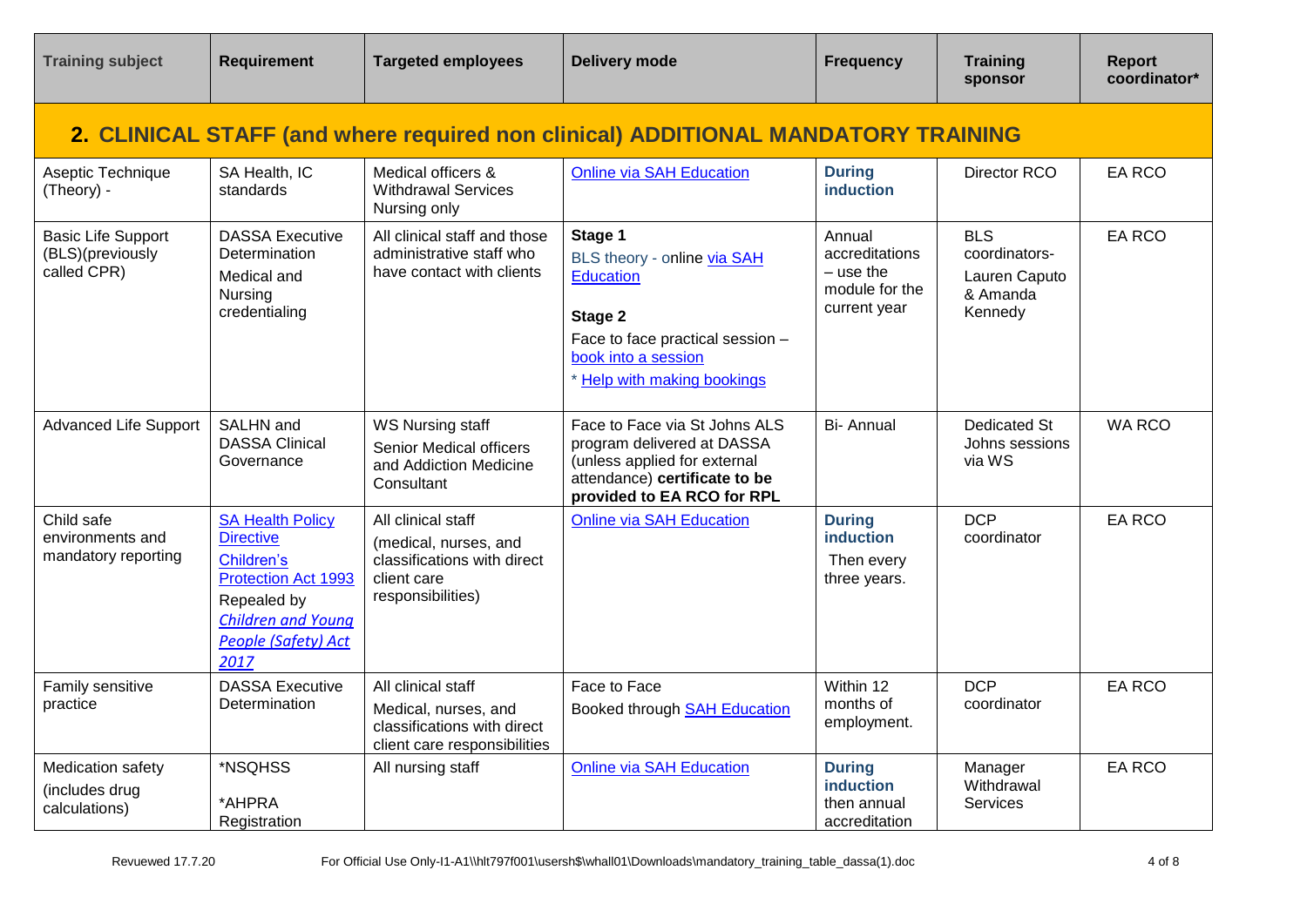| <b>Training subject</b>                                         | <b>Requirement</b>                                                                                                        | <b>Targeted employees</b>                                        | <b>Delivery mode</b>                                                                                                                                                                                                                                                                                                                                                                                                                                                                                                                                                                                                                                                                                     | <b>Frequency</b>                     | <b>Training</b><br>sponsor                           | <b>Report</b><br>coordinator* |
|-----------------------------------------------------------------|---------------------------------------------------------------------------------------------------------------------------|------------------------------------------------------------------|----------------------------------------------------------------------------------------------------------------------------------------------------------------------------------------------------------------------------------------------------------------------------------------------------------------------------------------------------------------------------------------------------------------------------------------------------------------------------------------------------------------------------------------------------------------------------------------------------------------------------------------------------------------------------------------------------------|--------------------------------------|------------------------------------------------------|-------------------------------|
|                                                                 |                                                                                                                           |                                                                  |                                                                                                                                                                                                                                                                                                                                                                                                                                                                                                                                                                                                                                                                                                          | (use the<br>current year<br>module). |                                                      |                               |
| SA Health remote or<br>isolated work health<br>and safety (WHS) | Work Health and<br>Safety Act 2012<br>and SA Legislation<br><b>SA Health</b><br><b>WHSIM Training</b><br><b>Framework</b> | <b>Country staff and APY</b><br><b>Lands staff</b>               | <b>Online via SAH Education</b><br>It is a requirement to complete<br>the survey monkey questionnaire<br>on completion of each eLearning<br>module. See instructions for<br>survey monkey questions 2, 3 and<br>5 below:<br><b>Instruction</b><br>Survey<br><b>Monkey</b><br>what to enter<br>Question<br>or select.<br><b>Department</b><br>Question 2:<br>for Health<br>select your<br>and Ageing<br>local Health<br>Network<br>System<br>Question 3:<br>Performance<br>Please enter<br>and Service<br>your Health<br>Service e.g.<br><b>Delivery</b><br>SADS, RAH,<br>LMH, FMC<br>Question 5:<br>Drug and<br>Alcohol<br>What is<br><b>Services SA</b><br>your<br>Department<br>/ Ward /<br>Work area? | Once every 2<br>years.               | <b>WHS</b><br>Consultant -<br><b>Filio Vogiatzis</b> | EA RCO                        |
|                                                                 | <b>3. CLINICAL SUPERVISORS</b>                                                                                            |                                                                  |                                                                                                                                                                                                                                                                                                                                                                                                                                                                                                                                                                                                                                                                                                          |                                      |                                                      |                               |
| Clinical supervision in<br>practice                             | Sa Health Policy<br><b>DASSA CP</b>                                                                                       | <b>Clinical Staff undertaking</b><br><b>Clinical Supervision</b> | <b>Online via SAH Education</b>                                                                                                                                                                                                                                                                                                                                                                                                                                                                                                                                                                                                                                                                          | <b>During</b><br>induction           | Director RCO                                         | <b>EA RCO</b>                 |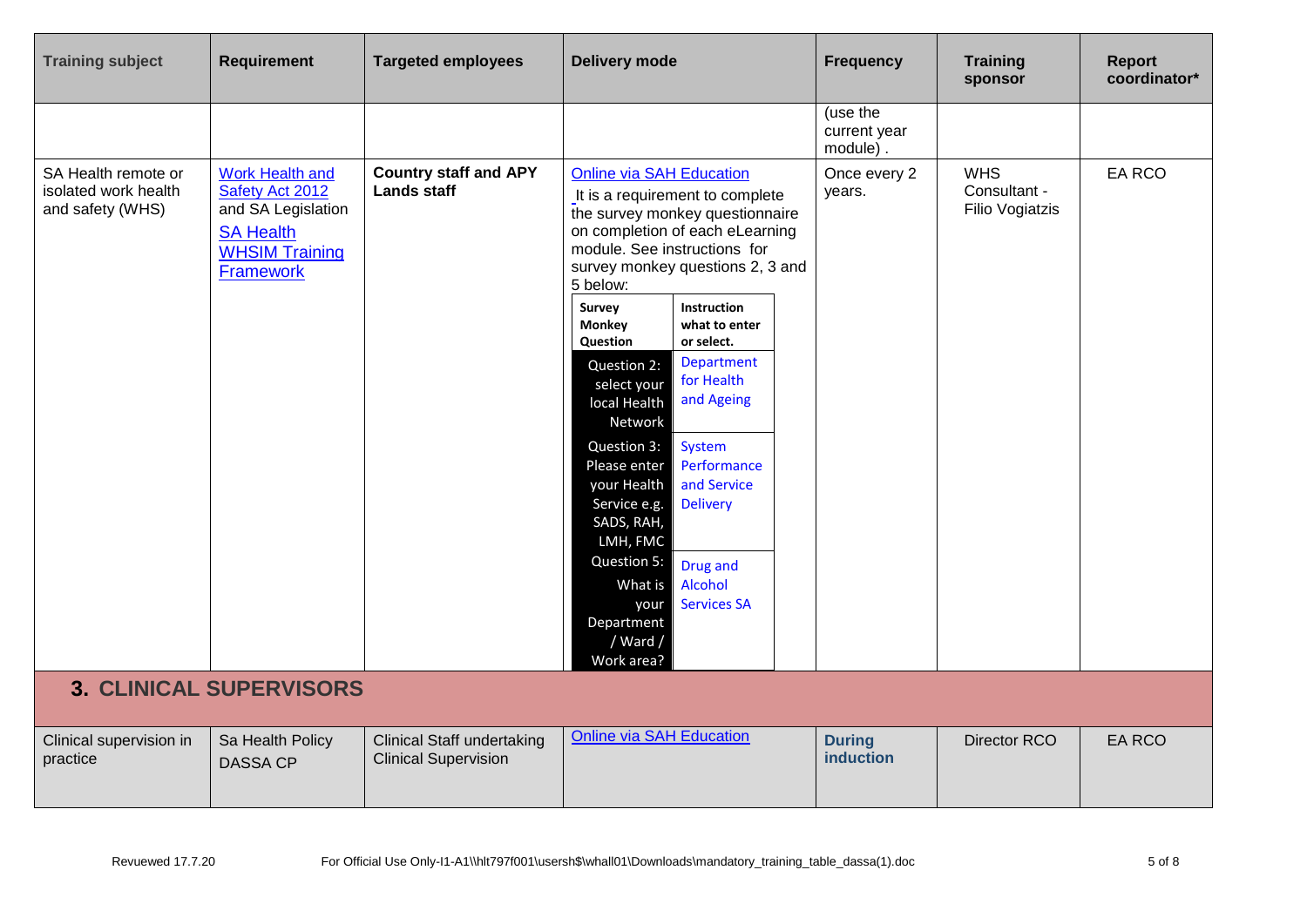| <b>Training subject</b>                                                             | <b>Requirement</b>                                                                                                               | <b>Targeted employees</b>                                        | <b>Delivery mode</b>                                                                                                                                                                                                                                                                                                                                                                                                                                                                                                                                                  | <b>Frequency</b>                  | <b>Training</b><br>sponsor                           | Report<br>coordinator* |
|-------------------------------------------------------------------------------------|----------------------------------------------------------------------------------------------------------------------------------|------------------------------------------------------------------|-----------------------------------------------------------------------------------------------------------------------------------------------------------------------------------------------------------------------------------------------------------------------------------------------------------------------------------------------------------------------------------------------------------------------------------------------------------------------------------------------------------------------------------------------------------------------|-----------------------------------|------------------------------------------------------|------------------------|
| Advanced clinical<br>supervision                                                    | Sa Health Policy<br><b>DASSA CP</b>                                                                                              | <b>Clinical Staff undertaking</b><br><b>Clinical Supervision</b> | <b>Online via SAH Education</b>                                                                                                                                                                                                                                                                                                                                                                                                                                                                                                                                       | <b>During</b><br><b>induction</b> | Director RCO                                         | <b>EA RCO</b>          |
| Fundamentals of<br>clinical<br>supervision (not<br>mandatory)                       | Optional                                                                                                                         | <b>Clinical Staff undertaking</b><br><b>Clinical Supervision</b> | <b>Online via SAH Education</b>                                                                                                                                                                                                                                                                                                                                                                                                                                                                                                                                       | <b>During</b><br><b>induction</b> | Director RCO                                         | EA RCO                 |
|                                                                                     |                                                                                                                                  | <b>4. DIRECTORS, MEDICAL OFFICERS, MANAGERS</b>                  |                                                                                                                                                                                                                                                                                                                                                                                                                                                                                                                                                                       |                                   |                                                      |                        |
| Reporting deaths to<br>the coroner (via this<br>website - induction or<br>once off) | <b>SA Health Directive</b><br><b>DASSA</b>                                                                                       | All Medical Officers<br>Directors, Managers                      | <b>Online via SAH Education</b>                                                                                                                                                                                                                                                                                                                                                                                                                                                                                                                                       | As delegated                      | Director RCO                                         | EA RCO                 |
|                                                                                     |                                                                                                                                  |                                                                  | 5. MANAGERS/SUPERVISORS ADDITIONAL MANDATORY TRAINING                                                                                                                                                                                                                                                                                                                                                                                                                                                                                                                 |                                   |                                                      |                        |
| WHS - managers and<br>supervisors                                                   | <b>Work Health and</b><br>Safety Act 2012<br>and SA Legislation<br><b>SA Health</b><br><b>WHSIM Training</b><br><b>Framework</b> | Managers and<br>supervisors                                      | <b>Online via SAH Education</b><br>It is a requirement to complete<br>the survey monkey questionnaire<br>on completion of each eLearning<br>module. See instructions for<br>survey monkey questions 2, 3 and<br>5 below:<br>Survey<br><b>Instruction</b><br>Monkey<br>what to enter<br>Question<br>or select.<br><b>Department</b><br>Question 2:<br>for Health<br>select your<br>and Ageing<br>local Health<br>Network<br><b>System</b><br>Question 3:<br>Performance<br>Please enter<br>and Service<br>your Health<br><b>Delivery</b><br>Service e.g.<br>SADS, RAH, | Once every 3<br>years.            | <b>WHS</b><br>Consultant -<br><b>Filio Vogiatzis</b> | EA RCO                 |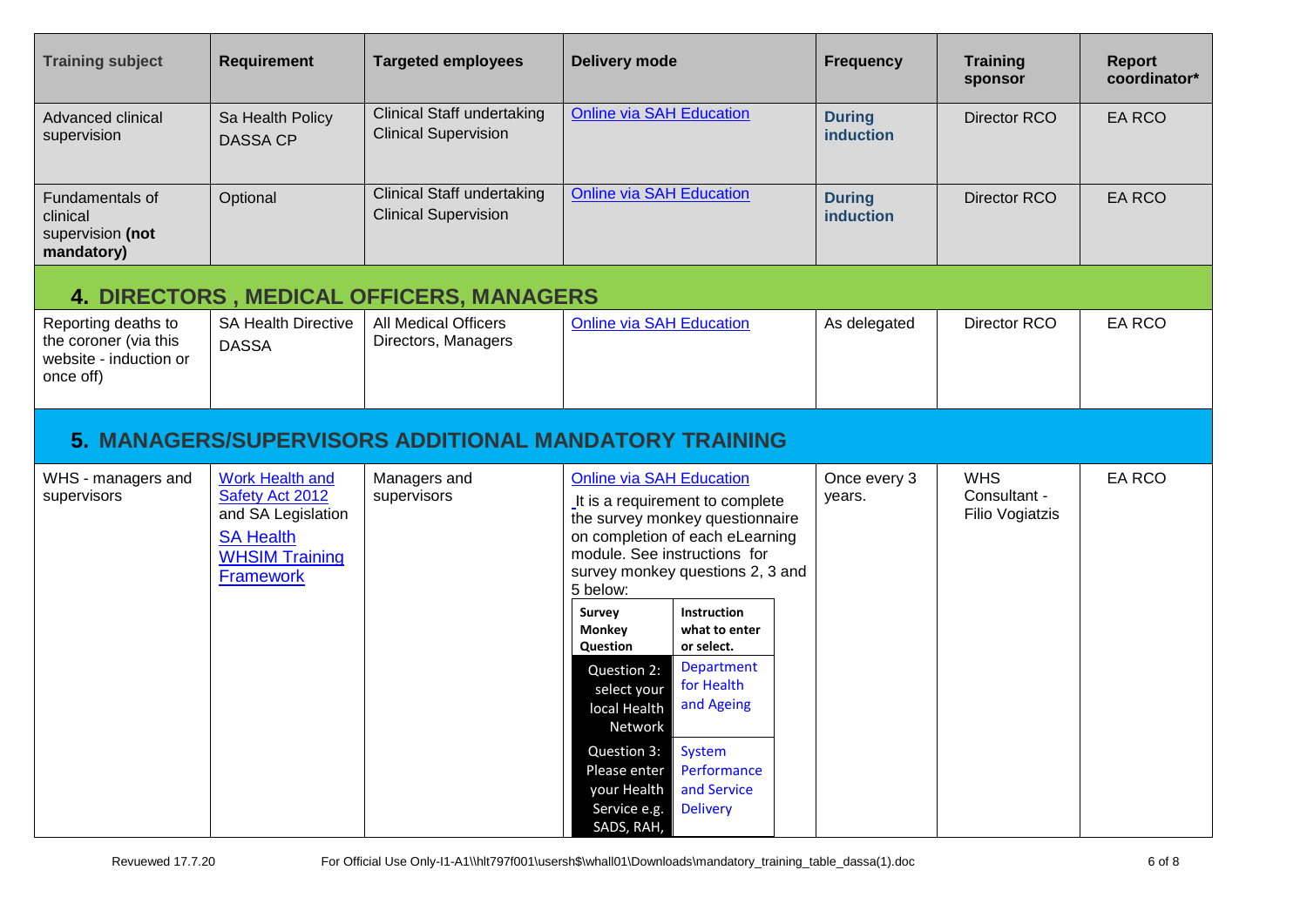| <b>Training subject</b>                                              | <b>Requirement</b>                                                                                                               | <b>Targeted employees</b>                                                                                                | <b>Delivery mode</b>                                                                                                                                                                                                    | <b>Frequency</b>                                                 | <b>Training</b><br>sponsor                        | <b>Report</b><br>coordinator*                       |
|----------------------------------------------------------------------|----------------------------------------------------------------------------------------------------------------------------------|--------------------------------------------------------------------------------------------------------------------------|-------------------------------------------------------------------------------------------------------------------------------------------------------------------------------------------------------------------------|------------------------------------------------------------------|---------------------------------------------------|-----------------------------------------------------|
|                                                                      |                                                                                                                                  |                                                                                                                          | LMH, FMC<br>Question 5:<br>Drug and<br>Alcohol<br>What is<br><b>Services SA</b><br>your<br>Department<br>/ Ward /<br>Work area?                                                                                         |                                                                  |                                                   |                                                     |
| <b>WHS Injury</b><br>Management for -<br>managers and<br>supervisors | <b>Work Health and</b><br>Safety Act 2012<br>and SA Legislation<br><b>SA Health</b><br><b>WHSIM Training</b><br><b>Framework</b> | Managers and<br>supervisors                                                                                              | <b>Online via SAH Education</b><br>It is a requirement to complete the<br>survey monkey questionnaire on<br>completion of each eLearning<br>module. See instructions for<br>survey monkey questions 2, 3 and<br>5 above | <b>During</b><br><b>induction</b><br>Once every 3<br>years.      | <b>WHS</b><br>Consultant -<br>Filio Vogiatzis     | <b>EA RCO</b>                                       |
|                                                                      |                                                                                                                                  | <b>6. DIRECTORS AND RELIEVING DIRECTORS</b>                                                                              |                                                                                                                                                                                                                         |                                                                  |                                                   |                                                     |
| WHS defined officers<br>Training                                     | <b>Work Health and</b><br>Safety Act 2012<br>and SA Legislation<br><b>SA Health</b><br><b>WHSIM Training</b><br><b>Framework</b> | Directors and staff<br>identified by Directors that<br>may undertake defined<br>officer duties during<br>director leave. | <b>Online via SAH Education</b>                                                                                                                                                                                         | <b>During</b><br><b>induction</b><br>and every 3<br>years        | <b>WHS Consultant -</b><br><b>Filio Vogiatzis</b> | <b>WHS Consultant</b><br>-Filio Vogiatzis           |
|                                                                      |                                                                                                                                  |                                                                                                                          | 7. APPOINTED POSITIONS (Delegated positions requiring the mandatory training)                                                                                                                                           |                                                                  |                                                   |                                                     |
| Introduction to<br><b>Objective Training</b>                         | <b>SA Health Directive</b>                                                                                                       | <b>DELEGATED STAFF</b><br><b>WHO REQUIRE</b><br><b>ACCESS TO OBJECTIVE</b>                                               | <b>Online via SAH Education</b><br>Certificate to be provided to EA<br><b>RCO for RPL</b>                                                                                                                               | As delegated                                                     | <b>Business</b><br>services                       | <b>EA RCO</b>                                       |
| First aid                                                            | First Aid in the<br>Workplace, Code of<br>Practice 2012<br><b>Work Health and</b><br>Safety Act 2012                             | <b>ELECTED First Aider</b><br><b>Officers</b>                                                                            | Face to face<br><b>St Johns</b><br><b>Red Cross</b><br>Certificate to be provided to EA<br><b>RCO for RPL</b>                                                                                                           | Prior to<br>commenceme<br>nt, then once<br>every three<br>years. | <b>Business</b><br><b>Services</b>                | <b>Business</b><br><b>Services</b><br><b>EA RCO</b> |
| <b>Health and Safety</b>                                             | <b>Work Health and</b>                                                                                                           | <b>Elected Health and Safety</b>                                                                                         | Face to face                                                                                                                                                                                                            | Within six-                                                      | <b>WHS</b>                                        | <b>WHS</b>                                          |